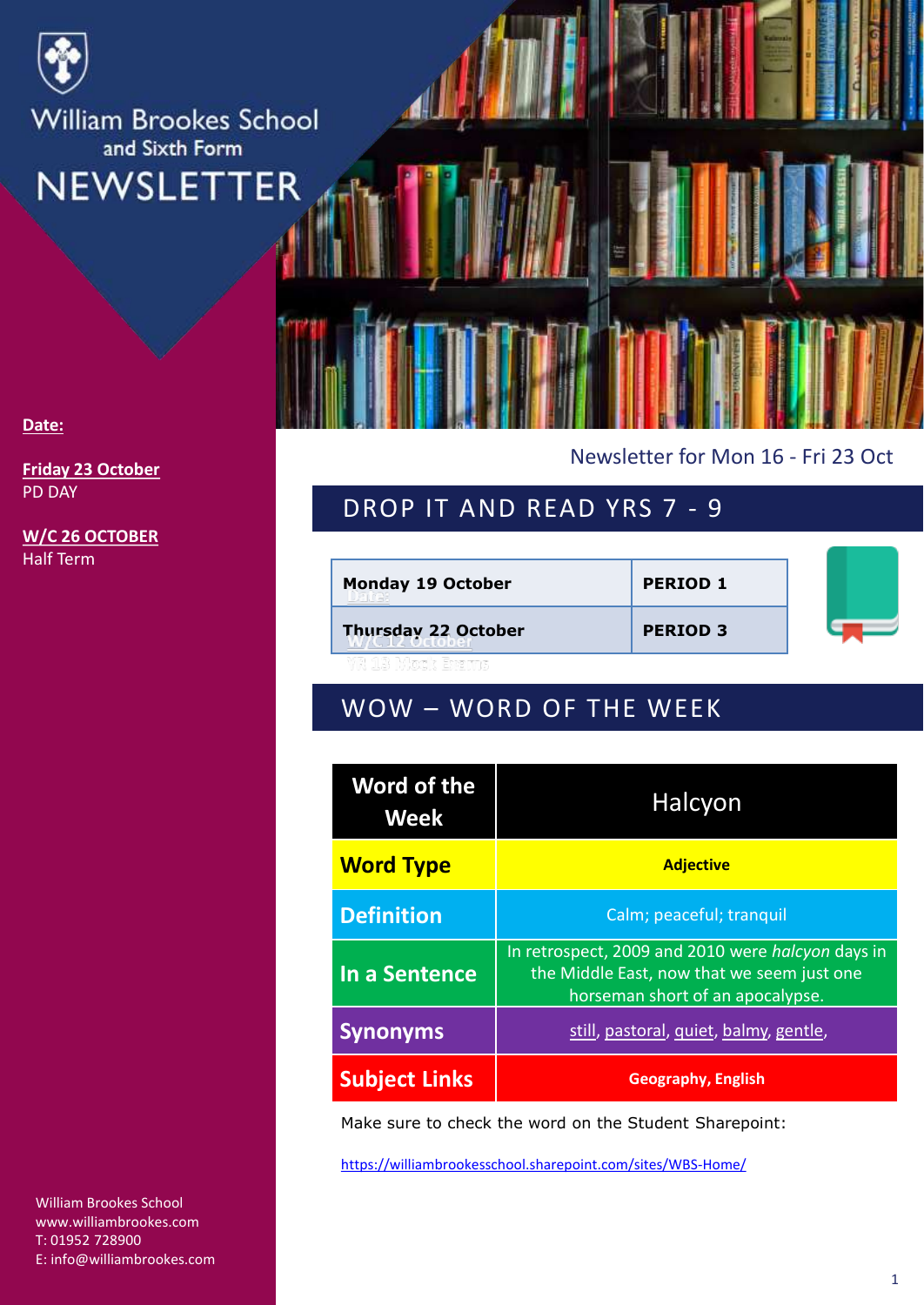



### Newsletter for Mon 16 - Fri 23 Oct

### OPEN EVENINGS

|                                                        |                                                                    | Open days Open days - Always Check Prior to                                                                                                                                                                                                                                                            |
|--------------------------------------------------------|--------------------------------------------------------------------|--------------------------------------------------------------------------------------------------------------------------------------------------------------------------------------------------------------------------------------------------------------------------------------------------------|
| College /6 <sup>th</sup> form                          |                                                                    | attending. Most now require you to book<br>online prior to event.                                                                                                                                                                                                                                      |
| WILLIAM<br><b>BROOKES</b><br>SCHOOL                    | William Brookes 6th Form<br>01952 728900<br>www.williambrookes.com | We are launching our virtual open evening<br>on Wednesday 11th November. Look out<br>for promotional material coming soon!<br>Want to know more about Sixth form life?<br>follow us on Instagram -<br>wbs_sixthform; email<br>sixthform@williambrookes.com OR<br>speak to Mrs Mincher and Mr Spilsbury |
| (Construction)<br>01952 468400<br>www.idsallschool.org | Idsall School Post 16 training Centre                              | e-mail gnorthall@idsall.shropshire.sch.uk for<br>information on individual visits.                                                                                                                                                                                                                     |
| 01743 342342<br>www.scg.ac.uk                          | <b>Shrewsbury Colleges Group</b>                                   | Due to Coxid 19, all open days and tasters<br>must be booked online in advance. These<br>events may be virtual<br>scg.ac.uk/events                                                                                                                                                                     |
|                                                        |                                                                    | <b>Open Evenings</b>                                                                                                                                                                                                                                                                                   |
|                                                        |                                                                    | English and Welsh Bridge (A-levels)<br>13 & 21 October, 4.15 pm to 8pm                                                                                                                                                                                                                                 |
|                                                        |                                                                    | London Road (vocational)                                                                                                                                                                                                                                                                               |
|                                                        |                                                                    | 5 November, 4.15pmto 8pm                                                                                                                                                                                                                                                                               |
|                                                        |                                                                    | <b>Subject Tasters</b>                                                                                                                                                                                                                                                                                 |
|                                                        |                                                                    | <b>English and Welsh Bridge</b><br>(A levels)<br>21 November, 9am to 1pm                                                                                                                                                                                                                               |
|                                                        |                                                                    | <b>London Road (vocational)</b>                                                                                                                                                                                                                                                                        |

William Brookes School www.williambrookes.com T: 01952 728900 E: info@williambrookes.com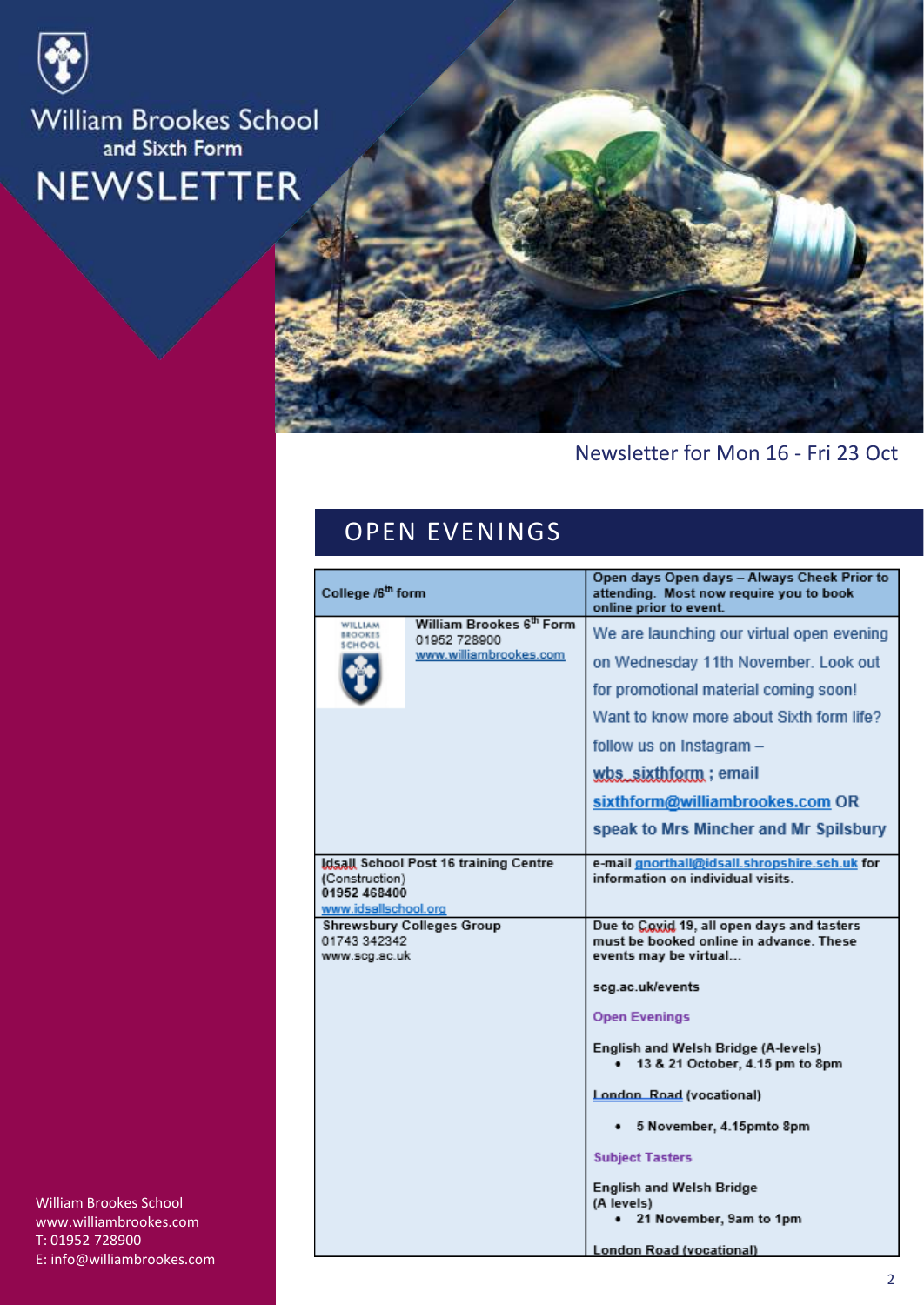

(Cheon Gwy)

Programme Administrators

Admin<br>(Finance a Mol of Endis

on your cam An experienced adm anication skills are with people at all levels regonere purchasing will be responsible for and with asa a typing or croott Word version 6.0.

iministration experience exectal and previous experience. saistrateurg envionment is NEP. Interview date: 18 May

preceivenave and efficient Companate programmes Business School, you will be 13 relevant experience. either education or we a mature

of people, post Re-Further details available from **Burton Str.**  $(0115)$ 

invoices and maintain

experience of work at advantage. You must

communication skill

CORPORATE SALES EX

A Search

 $121$   $p<sup>2</sup>$ 

### Newsletter for Mon 16 - Fri 23 Oct

**Oriving**<br>Instructor

## OPEN EVENINGS

t Not Recognised?

|                                                                  | w/c 24 November, 4pm to 6.30pm                                                             |
|------------------------------------------------------------------|--------------------------------------------------------------------------------------------|
| <b>Telford College</b>                                           | <b>Virtual Open Event</b>                                                                  |
| 01952 642200                                                     | telfordcollege.ac.uk/open-events                                                           |
| 01952 642237 (Student Services team)<br>www.telfordcollege.ac.uk | <b>Provisional Dates - book online</b>                                                     |
|                                                                  | Wednesday 14th October 2020                                                                |
|                                                                  | Wednesday 18th November 2020                                                               |
|                                                                  | Wednesday 20 <sup>th</sup> January 2021                                                    |
|                                                                  | Wednesday 23 <sup>rd</sup> June 2021                                                       |
|                                                                  | <b>Book a VIP tour</b>                                                                     |
|                                                                  | Telfordcollege.ac.uk/xin-tour                                                              |
| South Staffordshire College (Rodbaston,                          | Open day (physical currently)                                                              |
| Campus)                                                          |                                                                                            |
| 01785 712209<br>www.southstaffs.ac.uk                            | Rodbaston Saturday 17th October 10am - 1pm                                                 |
| iouth Staffordshire College                                      | Virtual Open day available on the website.                                                 |
| Horticulture, Animal Care, Agriculture,                          |                                                                                            |
| Country side and Game Mngt, Horse Mngt,                          |                                                                                            |
| Veterinary Care, Floristry, Agristem (land                       |                                                                                            |
| based technology)                                                |                                                                                            |
| <b>North Shropshire College</b>                                  | <b>Walford Campus (Land Based)</b>                                                         |
| www.nsc.ac.uk<br>01691 688000                                    | Saturday 17th October 2020 10am - 12 noon                                                  |
| Walford Campus (Near Baschurch,                                  | Saturday 6th February 2021 10am - 12 noon                                                  |
| Shrewsbury)<br>01939 262100                                      | Saturday 19th June 2021 10am - 12 noon.                                                    |
| - Animal care, Agriculture, Equine, Land                         |                                                                                            |
| and Environment and Motor Vehicle.                               |                                                                                            |
| Kidderminster College                                            | Open Evenings on:                                                                          |
| KIDDERMINSTER<br>COLLEGE<br>01562512003                          | Monday 12th October 2020                                                                   |
|                                                                  | Tuesday 10 <sup>th</sup> November 2020                                                     |
| www.kidderminster.ac.uk/open                                     | Thursday 4 <sup>th</sup> February 2021                                                     |
| marketing@kidderminster.ac.uk                                    |                                                                                            |
|                                                                  | At this stage they don't know if they will be<br>virtual or physical.                      |
|                                                                  | We are also offering phone interviews for                                                  |
|                                                                  | students who apply and as we understand how<br>important it is for students to come into   |
|                                                                  | college, we will be offering a campus tour<br>every first and last Wednesday of the month. |

**William Brookes School** www.williambrookes.com T: 01952 728900 E: info@williambrookes.com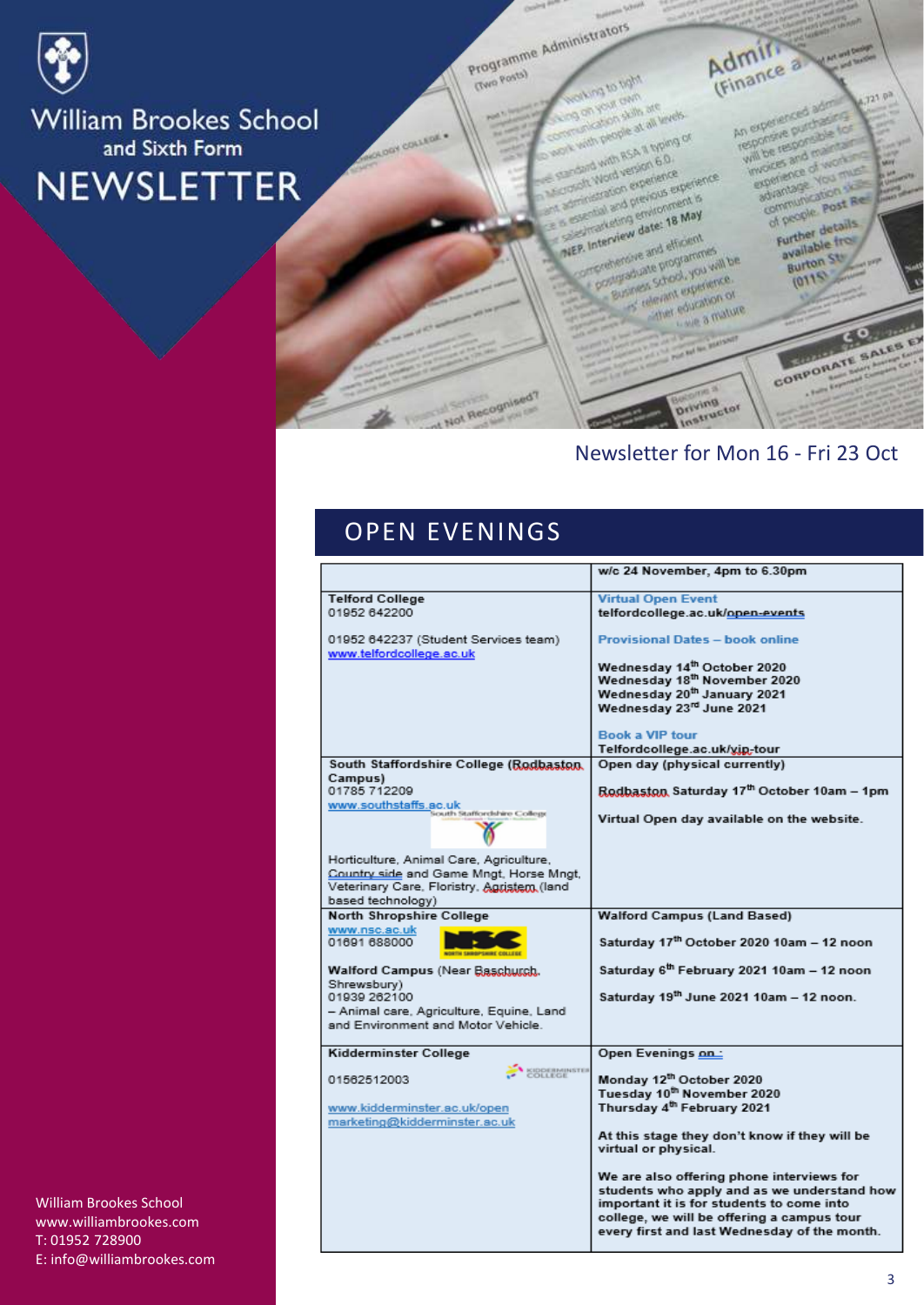

#### Newsletter for Mon 16 - Fri 23 Oct

### OPEN EVENINGS

| <b>Coaching Connexions (Telford ADC)</b>                                                                                                          | For aspiring young footballers. BTEC 1 to 3 in<br>Sports (Football focus) at the Telford United<br><b>Football Ground.</b>                                                                                                                                                                                                  |
|---------------------------------------------------------------------------------------------------------------------------------------------------|-----------------------------------------------------------------------------------------------------------------------------------------------------------------------------------------------------------------------------------------------------------------------------------------------------------------------------|
| 01952 640064<br>07769831829                                                                                                                       | Contact-<br>Edward.thorndyke@coachingconnexions.co.uk                                                                                                                                                                                                                                                                       |
| <b>Crossbar College of Sport and Physical</b><br><b>Activity</b>                                                                                  | <b>BTEC Sport Level 3.</b><br><b>PE &amp; School Sport Apprenticeships Sports</b><br>Traineeships.                                                                                                                                                                                                                          |
| (Hadley Learning Centre or Lilleshall<br><b>National Sports Centre)</b><br>01952 677965<br>www.crossbarcoaching.com<br>admin@crossbarcoaching.com | e-mail or check website for open day dates                                                                                                                                                                                                                                                                                  |
|                                                                                                                                                   | Harrogate Army College                                                                                                                                                                                                                                                                                                      |
|                                                                                                                                                   | Each year AFC Harrogate open their doors for<br>people to come along and take a look at what<br>is on offer. If you're interested in finding out<br>more and coming to look around, contact your<br>local Army Career Office and they'll be happy<br>to book you a place. (Open days usually are in<br>February and March). |
| o.                                                                                                                                                | 01743 232678 (Shrewsbury Army Careers<br>Office)                                                                                                                                                                                                                                                                            |
| <b>ARMY FOUNDATION COLLE</b>                                                                                                                      | 01902 423892 (Wolverhampton Army Careers<br>Office)                                                                                                                                                                                                                                                                         |
|                                                                                                                                                   | Both open 9am - 5.30pm Monday to Friday.                                                                                                                                                                                                                                                                                    |
|                                                                                                                                                   | NB Welbeck College is no longer taking<br>applications and closing shortly.                                                                                                                                                                                                                                                 |
| <b>Wolverhampton College</b>                                                                                                                      | <b>Open Events:</b>                                                                                                                                                                                                                                                                                                         |
| 01902 836000<br>www.wolvcoll.ac.uk                                                                                                                | Wednesday 7 October 2020 4-7pm                                                                                                                                                                                                                                                                                              |
|                                                                                                                                                   | Saturday 28 November 2020 10am-2pm                                                                                                                                                                                                                                                                                          |
|                                                                                                                                                   | Saturday 23 January 2021 10am-2pm                                                                                                                                                                                                                                                                                           |
|                                                                                                                                                   | Wednesday 10 March 2021 4-7pm                                                                                                                                                                                                                                                                                               |
|                                                                                                                                                   | Wednesday 5 May 2021 4-7pm<br>Saturday 19 June 2021 10am-2pm.                                                                                                                                                                                                                                                               |
|                                                                                                                                                   | *Online Open Events:                                                                                                                                                                                                                                                                                                        |
|                                                                                                                                                   | Wednesday 14 October 4-7pm                                                                                                                                                                                                                                                                                                  |
|                                                                                                                                                   | Wednesday 2 December 4-7pm                                                                                                                                                                                                                                                                                                  |

William Brookes School www.williambrookes.com T: 01952 728900 E: info@williambrookes.com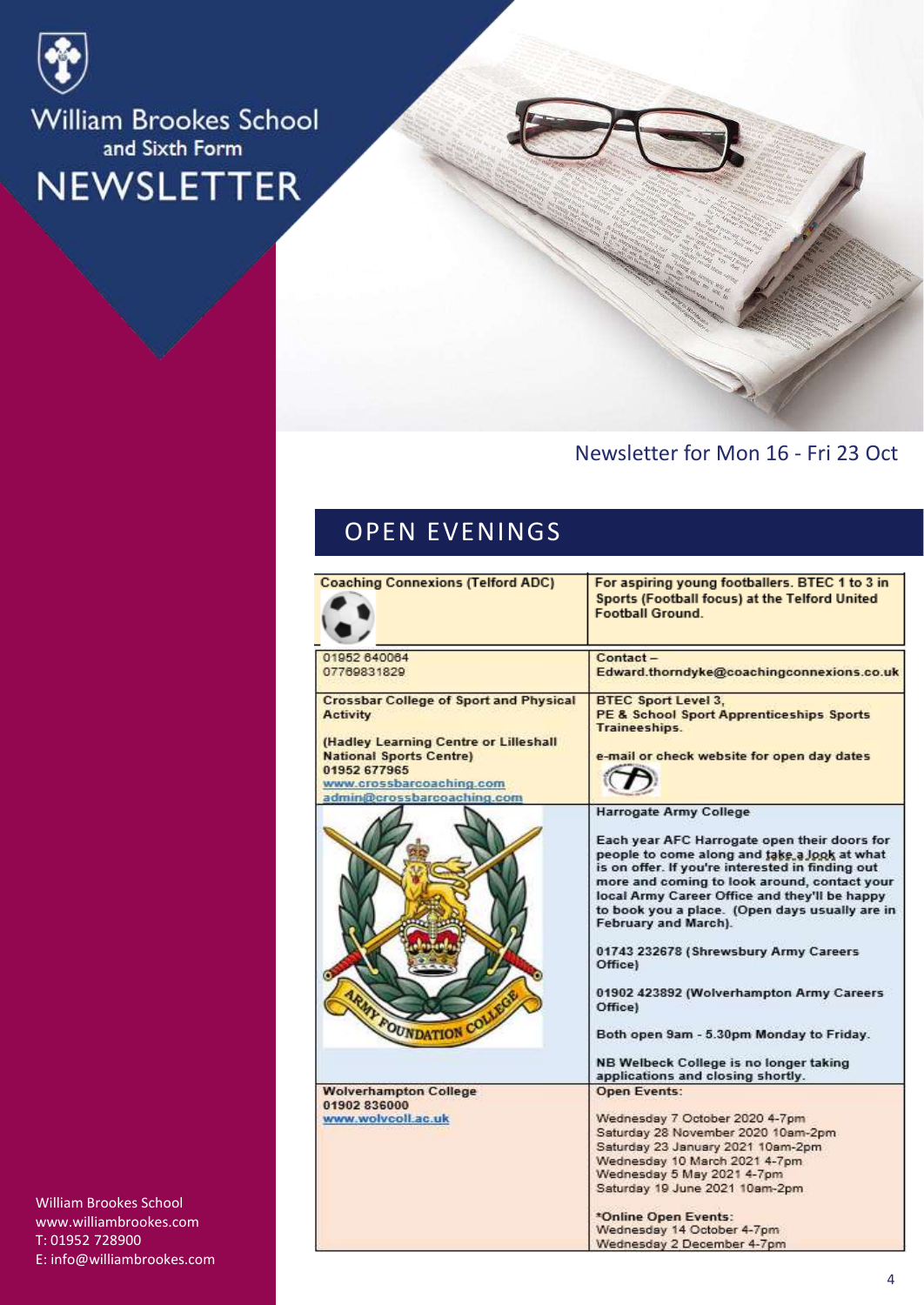



# **WILLIAM BROOKES SCHOOL**

#### Newsletter for Mon 16 - Fri 23 Oct

### NEWS NEWS NEWS

#### **DofE Certificate of Achievement**

We have been very impressed by the dedication of participants who have been working hard towards their goals during lockdown. Participants who complete their volunteering, skill and physical sections will receive the DofE Certificate of Achievement. Participants will receive an email with their certificate to print themselves. However, we are also hoping to issue certificates to participants in school in the near future.

#### **#DofE with a Difference**

If a participant is struggling to find suitable activities for their programme due to the current restrictions, you can find many ideas here

#### [www.dofe.org/dofewithadifference/activities](http://www.dofe.org/dofewithadifference/activities)

Please remember that any program plan makes needs to be entered into their eDofE account so that it can be approved before they start the activity. Once they have completed the required time, they need to get their assessor to write an assessor report. This can be done at [www.dofe.org/assessor](http://www.dofe.org/assessor)

#### **DofE Expedition section**

Information regarding opportunities to complete the expedition section will be sent via email.

#### **eDofE App**

Participants can now access their eDofE account via the new DofE App. The DofE app has made eDofE more accessible and convenient for thousands of participants across the UK. Participants can now set their activities, record evidence and submit programmes for approval at any time, no matter where they are. The DofE App is currently available for participants to download on Android and iOS.

You can download the App by going to the Google Play Store or Apple App Store and searching 'The Duke of Edinburgh's Award'.

#### **eDofE help**

Below is a eDofE helpsheet. Any questions, please email jmccombie@williambrookes.com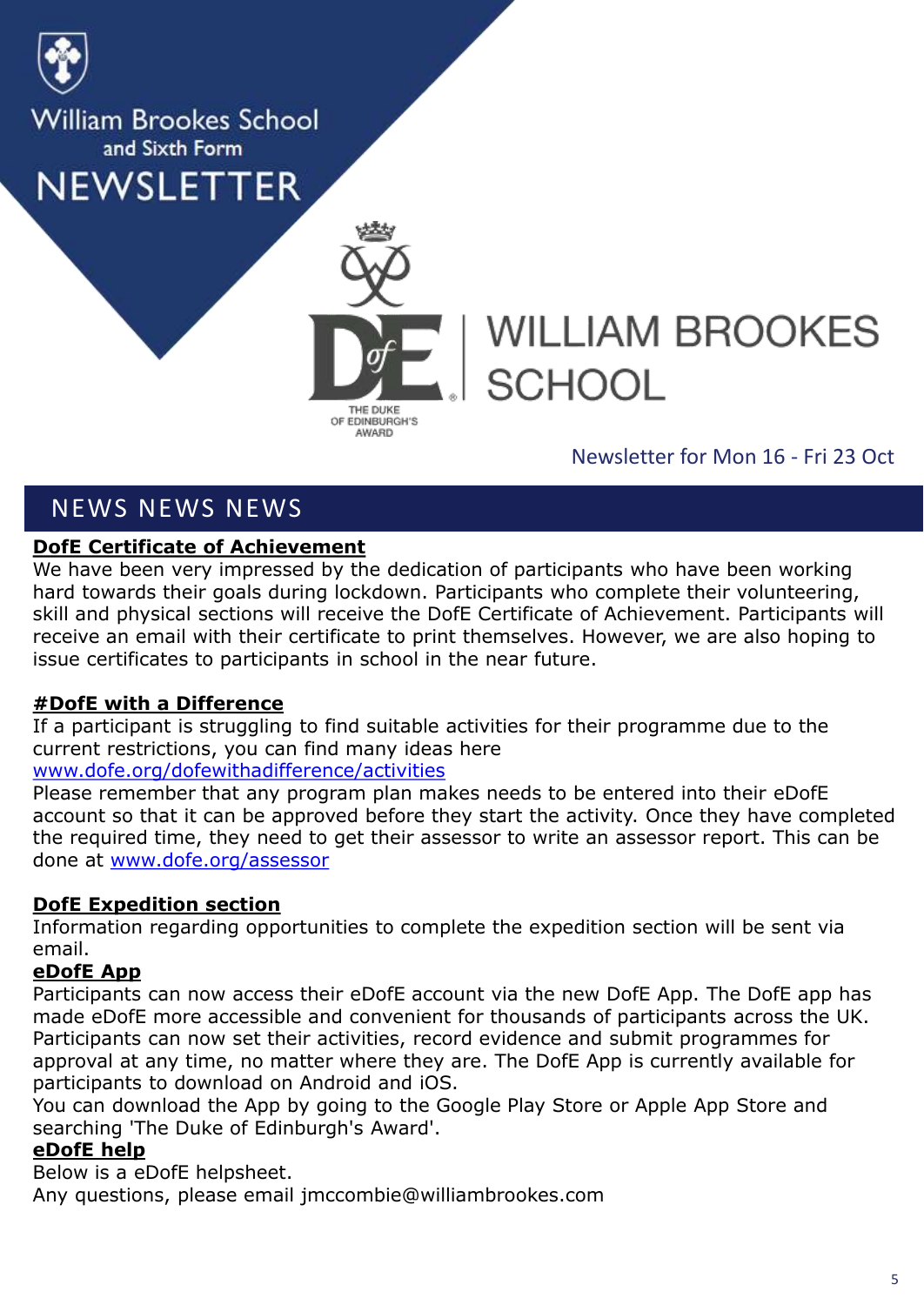

To track your Bronze DofE Award you have an online account. This is where you put in your plans for each section, add your evidence and crucially, submit the Assessor Report once you have completed each activity. Every time that you submit something, your DofE Leader will be able to check and approve it. Once all four sections have been approved you will achieve your Bronze DofE Award.



Here is a quick recap on the section timescales for the Bronze Award. You must commit 1hour per week over the 3-6 month time period for the Volunteering. Physical & Skills sections.

#### Logging in to your online account

- > To log in please search www.edofe.org you can access this through a computer or mobile phone. Or, you can download the DofE App, which is available for free from the App Store & Google Play.
- > Each time you log in you will need your Username and Password. If you do not know your Username ask your DofE Manager.
- If you have never logged in to eDofE before your temporary Password will be your D.O.B: DDMMYYYY ×
- × Once you log in you will be able to reset your Password. If ever you forget it then just click: Forgot Your Password on the eDofE home page and you can input your usemame and get a new Password link sent to your email (check your junk mail) you will have 15 minutes to then reset your Password.

|                                                           | <b>RUBINIA BOX</b>                                             |                                                         |
|-----------------------------------------------------------|----------------------------------------------------------------|---------------------------------------------------------|
|                                                           | <b><i><u>International</u></i></b> (in the class               | ---<br><b>State of</b><br><b>Greene</b><br><b>STATE</b> |
| <b>START OFFICE</b>                                       | <b>B</b> constitution cars                                     | terminate.                                              |
|                                                           | Presto cars interestly the care seemed<br>construction and the | <b>SALES CARDS</b>                                      |
| <b>Service</b>                                            | <b>Insurance</b>                                               | <b>STATISTICS</b>                                       |
| <b><i><u>International</u></i></b>                        |                                                                |                                                         |
| <b><i>CARD AND COMPANY</i></b>                            |                                                                |                                                         |
| <b>Canada</b>                                             | delici il 9 letterolisi adl'iso da con                         |                                                         |
| <b>CONTRACTOR</b>                                         |                                                                | 1. And in case of the<br>the process and the            |
| <b><i><u>Contact</u>ory</i></b><br><b>College College</b> |                                                                |                                                         |
|                                                           |                                                                |                                                         |
|                                                           |                                                                | <b>CONTRACTOR</b>                                       |
|                                                           |                                                                |                                                         |
|                                                           |                                                                |                                                         |
| Forest Global                                             |                                                                |                                                         |
| <b>Distances</b>                                          |                                                                |                                                         |
|                                                           |                                                                |                                                         |
| Step 1: The first time you log in                         | Step 2: Select your timescales.                                | Step 3: Putting in your Programme Plans.                |
| you will be asked to put in your                          | We would recommend that the                                    | You will need to do this for the Physical.              |
|                                                           |                                                                |                                                         |
| personal details. Please note                             | 6-month section is the one that                                | Skills & Volunteering sections: Click edit.             |
| every box with a * needs to be                            | you are able to access every                                   | section or click on the section you wish to             |
| completed. We would                                       | week and perhaps the one that                                  | edit and fill out everything with a *. Your             |
|                                                           |                                                                |                                                         |
| recommend using your                                      | you think you will enjoy the                                   | start date can be put back as far as the                |
| personal email address. Once                              | most. Just click on the option                                 | Enrolment date, which is in the top left                |
| you have completed your                                   | that you would like and then                                   | corner of the screen. If you have not                   |
|                                                           |                                                                |                                                         |
| Contact Details, Personal                                 | press Save.                                                    | started yet, then put todays date or the                |
| Details and Communication                                 |                                                                | date you are going to start. Everything that            |
| Preferences press 'Continue'.                             |                                                                | you do from your start date on eDofE can                |
|                                                           |                                                                |                                                         |
| You will receive your Welcome                             |                                                                | be counted towards your 3/6-month                       |
| Pack to the address you                                   |                                                                | section. The Assessor must be a                         |
| entered within the next 30 days!                          |                                                                | responsible adult (not a family member)                 |
| This contains important.                                  |                                                                | who is able to write your report once you               |
|                                                           |                                                                |                                                         |
| information about your award,                             |                                                                | have completed the section. Remember to                 |
| your DofE discount card &                                 |                                                                | Submit for Approval'.                                   |
|                                                           |                                                                |                                                         |

Assessor Book<br>Newsletter for Mon

-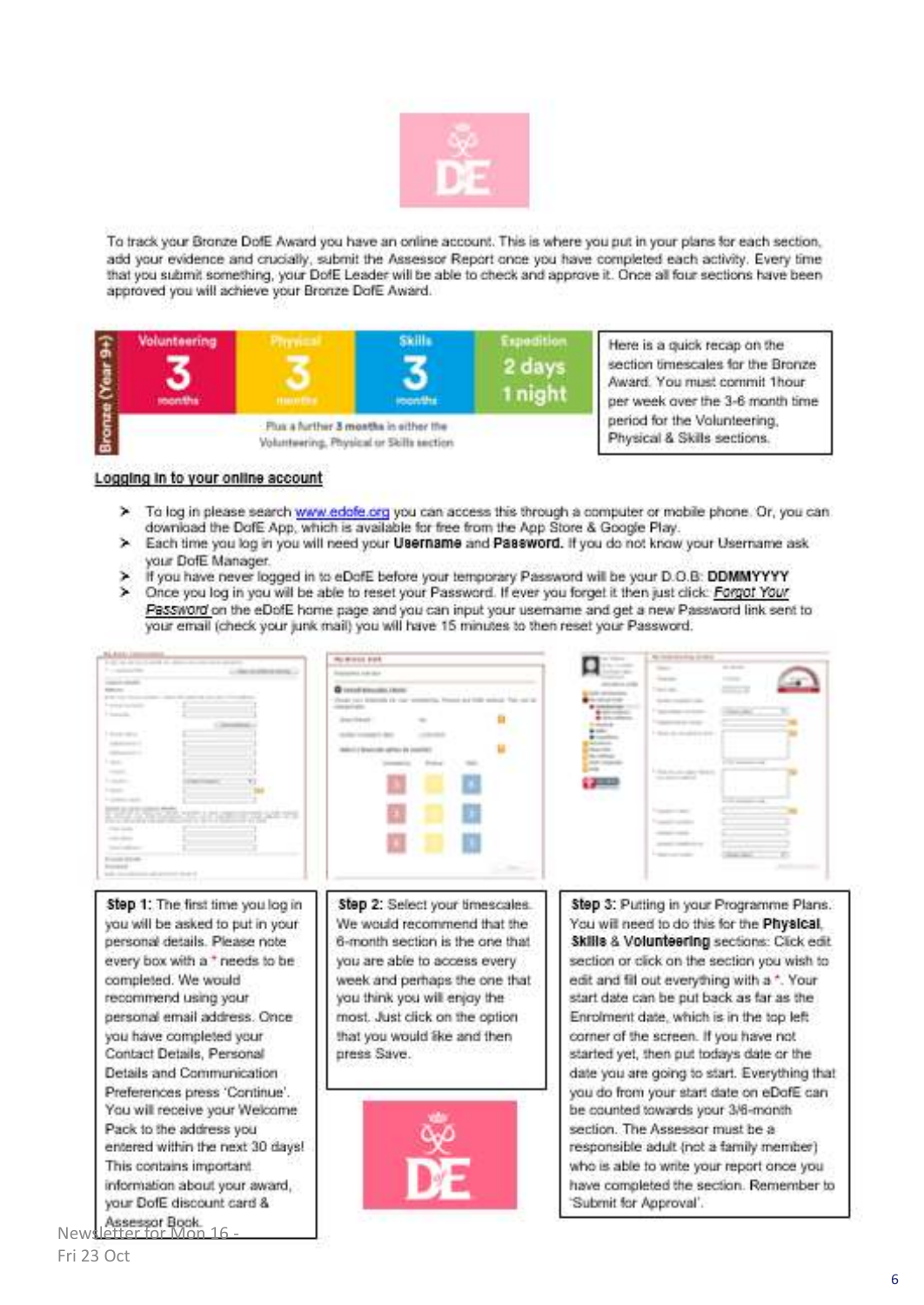

#### Next steps:

Once you have submitted your Programme Plans for each section you will be able to complete your activities. You can keep track of how many weeks you have done by using the 'Weekly Log Sheet'. These are available from your DofE Manager and are a great way to keep a track of how many weeks you have done. Once you have filled your log sheet in for the 3 or 6 months for the relevant section:

- Take a photo of it
- Log in to eDofF
- Click on the relevant section on the left-hand side
- Add evidence
- Select 'Photos'
- Upload the photo
- Select your leader
- Save and submit

Other evidence that you can upload could be photos of you doing the activity. For example, if you chose cooking for your skills section it may be good for your leader to see a photo of what you have cooked each week. Upload these following the same steps as the Weekly Log Sheets.

Photos and Log Sheets are great evidence but are not compulsory.

|                                                                           |                                             | -<br><b>DIE CORNER</b> | presented and provided to the control of                                       |
|---------------------------------------------------------------------------|---------------------------------------------|------------------------|--------------------------------------------------------------------------------|
| $\mathcal{N}$ and<br>and the company of the company of the company of the | distant<br><b>MATER CAR</b><br>$\mathbf{u}$ | ē<br><b>Texas</b>      | 暛<br><b>STATISTICS</b><br>-----<br>m<br>s<br><b>TH</b><br>181<br>List interest |

#### Assessor Reports

|   | τ |
|---|---|
|   |   |
|   |   |
| x |   |
|   |   |
|   |   |

The key piece of evidence that your DofE Leader needs to see on your eDofE account before they can approve the section is the Assessor Report. You will receive your Assessor Report book within your Welcome Pack (sent to the address you put in to eDofE at Step 1). Once you have completed your 3 or 6 month section please take the relevant report to your Assessor and ask them to fill it in in full. You can complete the Description, Date started, Completed & Goals (please make sure the start date is not before the one you put in your plan on eDofE in step 3).

Once it has been filled in please take a photo of it (make sure the whole page is visible) and upload using the steps shown at the top of this page. This time, before you press the Save & Submit button you can mark it as your Assessor Report.

| œ | Introducing the Doff: Certificate of Achievement                                                                                                                                                                                                                                                                                                                                                                                                                                                                               |
|---|--------------------------------------------------------------------------------------------------------------------------------------------------------------------------------------------------------------------------------------------------------------------------------------------------------------------------------------------------------------------------------------------------------------------------------------------------------------------------------------------------------------------------------|
|   | The Certificate of Achievement is an official recognition, by the DofE, of just how<br>much you've achieved by completing your Skills, Volunteering and Physical sections. To<br>receive your certificate, you need to have completed your Skills, Volunteering and Physical<br>sections and had them signed off by your Leader. Once you've completed your three<br>sections you don't need to do anything else. We'll email your personalised Certificate to<br>you, using the name and email address on your eDofE profile. |
|   | When you complete the Expedition section you will still be able to get your full DofE Award<br>in addition to the Certificate of Achievement!                                                                                                                                                                                                                                                                                                                                                                                  |

The Doff: have made lots of temporary changes over the last few months to ensure you can still achieve your award. You can check these out here: www.dote.org/dofewithadifference/

Newsletter for Monita eDofE please visit the DofEUK on YouTube to find lots of helpful eDofE training videos and guides. Fri 23 Oct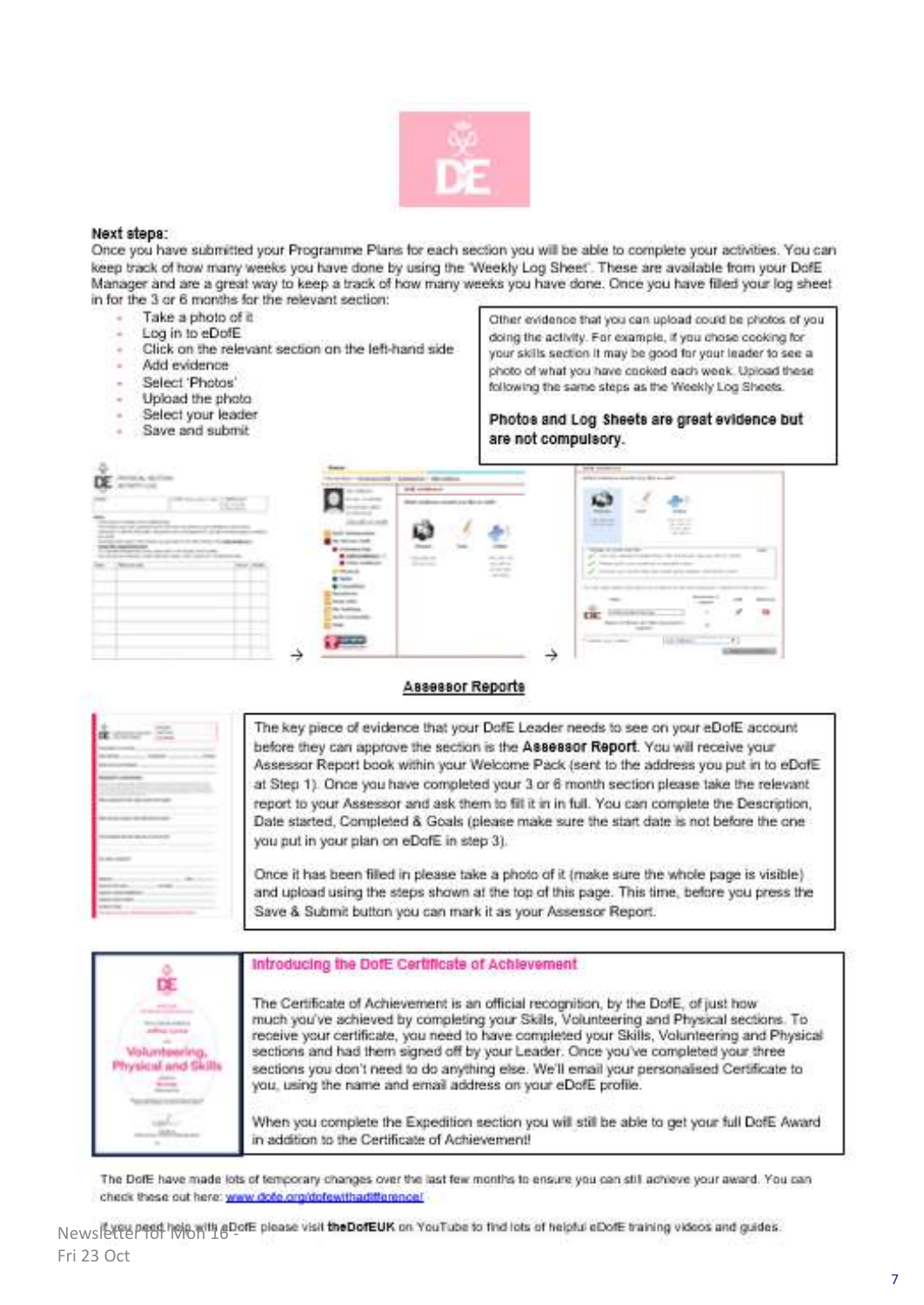# teac **SHROPSHIRE**

# FIND THE SUPPORT YOU **NEED IN SHROPSHIRE!**

**WANT HELP TO EAT WELL ON A BUDGET?** 

**WANT TO FIND LOCAL ORGANISATIONS WHICH CAN SUPPORT YOU?** 

**FOOD BANKS - COMMUNITY FOOD PROJECTS - HOUSING DEBT - BENEFITS - BUDGETING - WELLBEING OLDER PEOPLE - CHILDREN AND FAMILIES** 



Newsletter for Mon 16 -Fri 23 Oct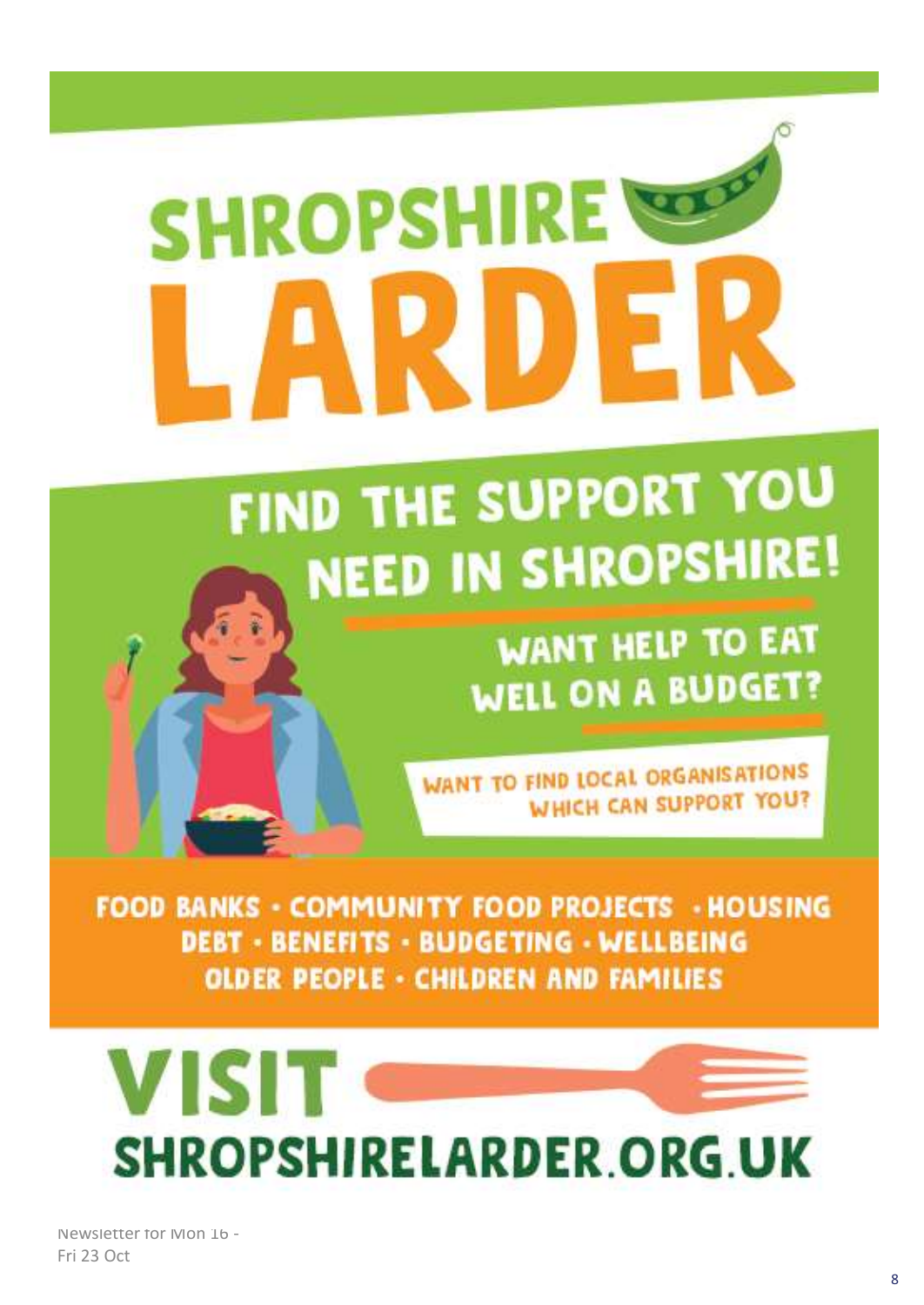# 70 **COMING SOON** PLEASE LOOK OUT FOR INFORMATION BEING **RELEASED ABOUT OUR FIRST EVER ONLINE OPEN EVENING!**

RIGPS HIRE

ORMING

 $\alpha$  and  $\alpha$  in for the newsletters sent in for the newsletters sent in for the newsletters sent in for the newsletters in  $\alpha$ 

WILLIAMBROOKES.COM/SIXTHFORM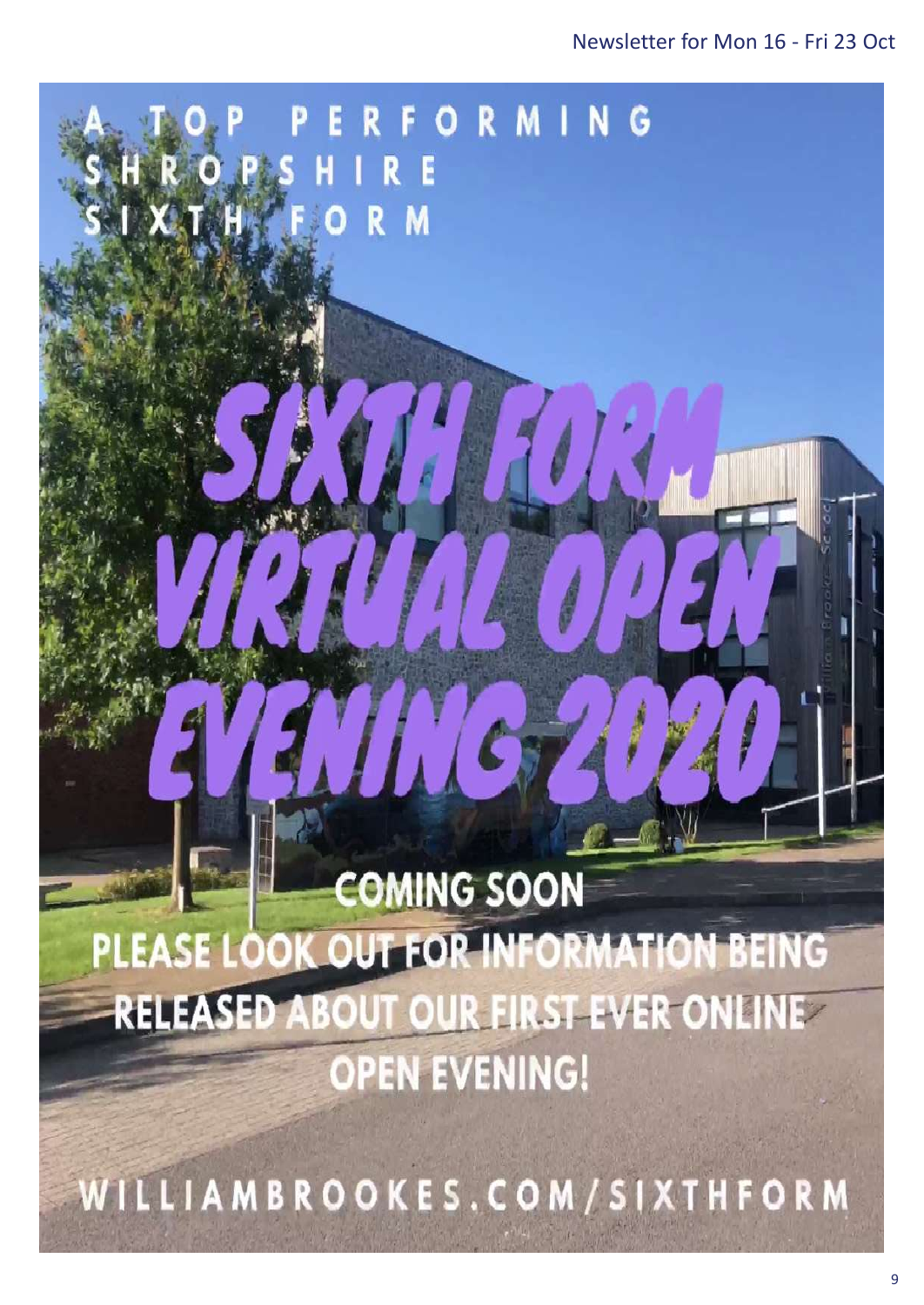to Telford C

# **TELFORD COLLEGE**

# **OPEN EVENTS**

Explore our vibrant university-style campus, learn about your course and future options and meet your new classmates and tutors at our next open event.

- Discover our industry-standard facilities
- Get your first taste of college life
- Explore your career pathway and future options

## **DISCOVER OUR VIRTUAL OPEN EVENT**

telfordcollege.ac.uk/open-events

DEFINE YOUR

# PROVISIONAL DATES

Wednesday 14th October 2020\*

Wednesday 18th November 2020\*

Wednesday 20th January 2021\*

Wednesday 23rd June 2021\*

aug nate that these dates may be ubject to change

O V El @TelfordCollege telfordcollege.ac.uk | 01952 642200

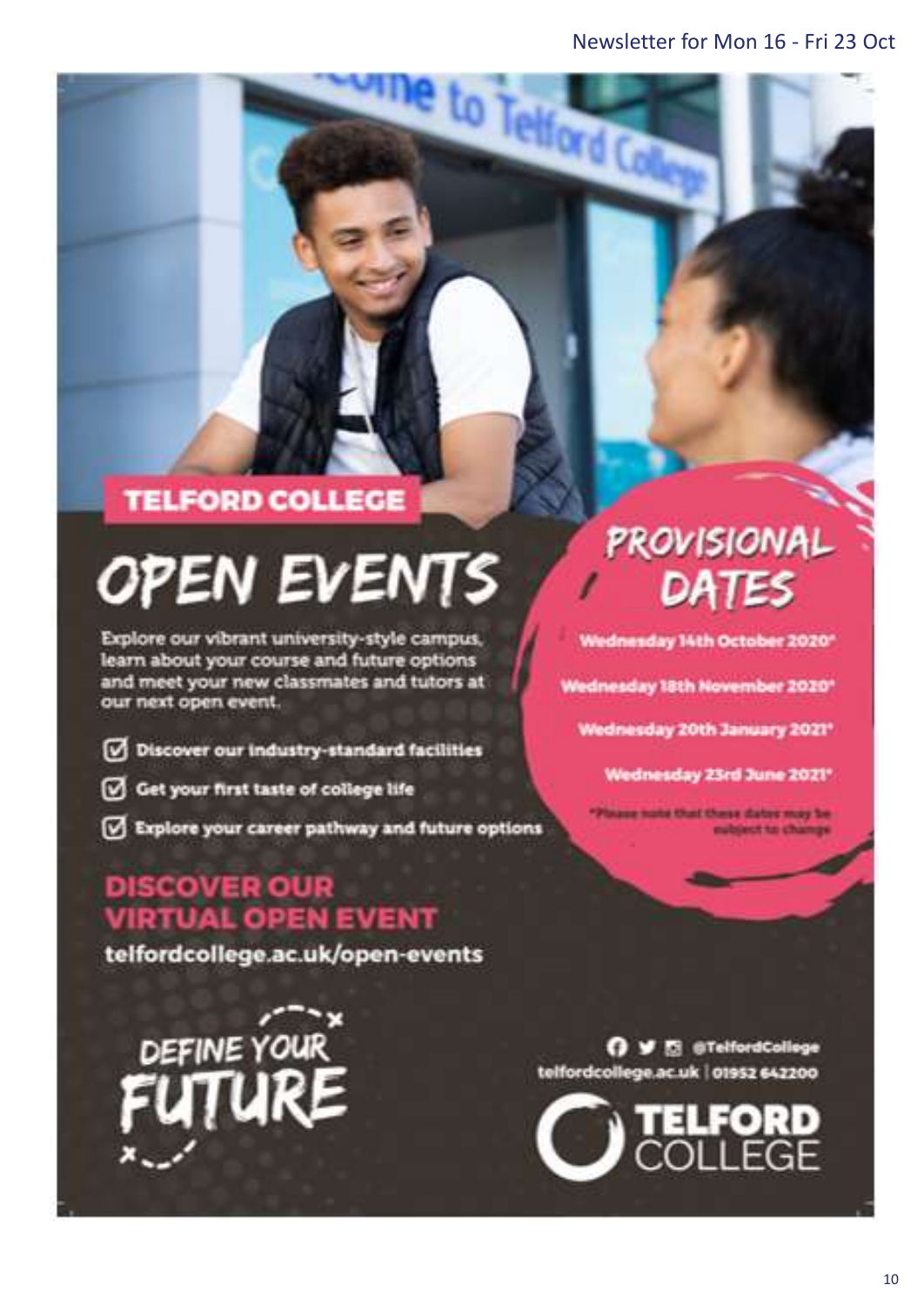# **TELFORD COLLEGE**

# **VIP TOURS**

Visit the campus as part of your own personal tour. You'll get to see any areas of interest to you, chat to us about your course options and preferences, and get a taste of college life.

## **KEEP AN EYE ON OUR WEBSITE FOR MASTERCLASSES COMING IN 2021**

# **BOOK YOUR VIP TOUR**

telfordcollege.ac.uk/<br>vip-tour

Information, advice & guidance is available from our Student Services team: info@telfordcollege.ac.uk | 01952 642237



O V E @TelfordCollege telfordcollege.ac.uk | 01952 642200